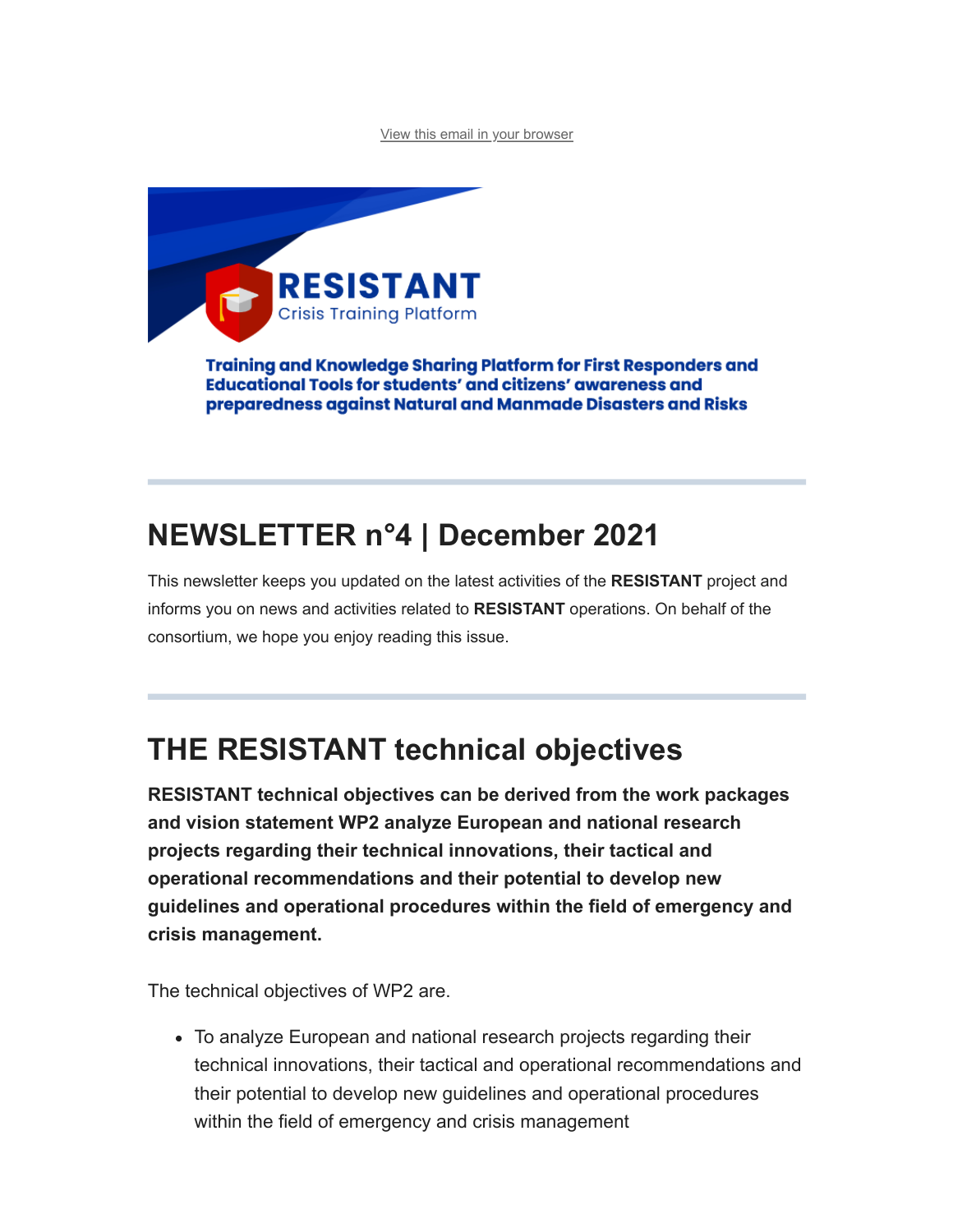disaster.

- Based on this investigation to select the top 10 key indicators.
- By investigating reports on various incidents in the partnering countries to develop a vision on what the differences and overlap in experiences.
- To setup the educational and training infrastructure mobilizing the existing emergency management infrastructure of IHU enriched with KTGR's **CONCORDE**

**WP3 defines the implementation framework for the training use cases and the evaluation procedures for the use cases to assess the impact of the project to its target communities. For this Work Package, a following high-level list of technical objectives can be derived:**

- To define the use case scenarios to pilot and evaluate RESISTANT.
- To setup the pilot environment considering all the special requirements / needs of the end users and stakeholders based on the infrastructure of IHU and the technology of KTGR (COncORDE emergency management platform).
- To fully operate and test the RESISTANT solution on specific piloting experiments.
- To validate the RESISTANT from a usability and end-user point of view.
- To make the capabilities of the RESISTANT educational and training infrastructure available to policy stakeholders willing to use RESISTANT methodology.

## **Technical and Scientific Research impacts**

**RESISTANT** will have a big impact on the industry. As first responders find it difficult to articulate their needs, it is difficult for industry to develop new technology and products that will fit the needs of the first responders. As RESISTANT will have a solid gap analysis, it will be able to give the industry good guidance of what they are looking for.

The consortium will have more generic demand, which is more attractive to the industry as the market potential is bigger. RESISTANT is first responder driven. This will avoid an early dominance of certain companies or research institutes during the project. RESISTANT cooperate with relevant industry or research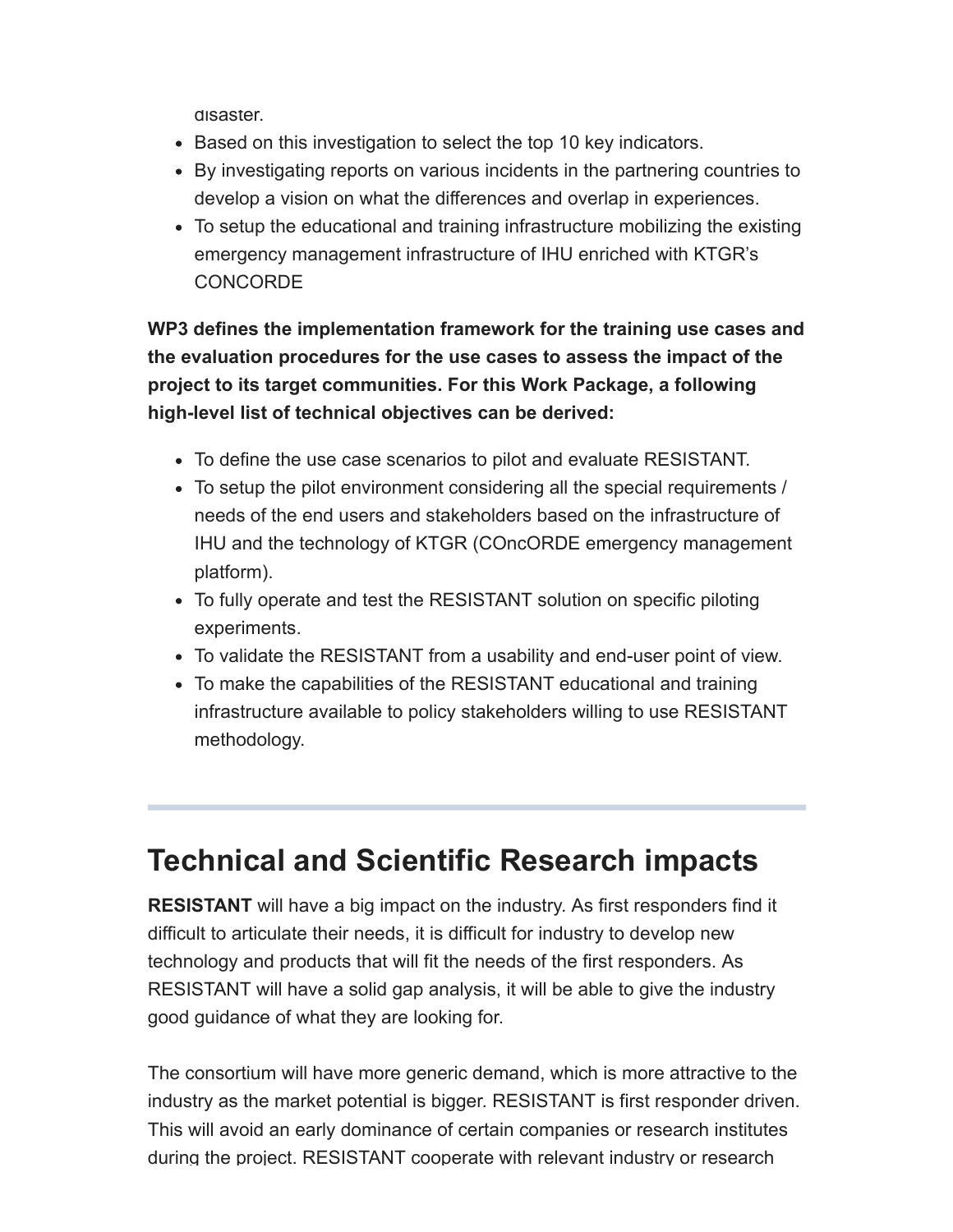industry, research centers and universities.

RESISTANT will actively interact with international organizations to initiate other first responder projects to help implementing ideas or technologies. Pre commercial procurement projects could be a good example of such a project. This will help bring technical and scientific research to the market. Market practitioners are already among the members of the 'Network' established and managed by IHU. The 'Network' will have a consultative role in RESISTANT.

### **RESISTANT project news**

#### **Virtual School Training in Piraeus & Aliveri!!!**

As a part of the RESISTANT project an educational course for the preparation of students for their protection from Natural disasters and dangers, in case they are at the time of the event in their school building, was held by the International University of Greece (IHU), on November 24 at the 2nd Primary School N Faliro (Piraeus) and on November 25 at the Primary School and the 2nd High School of Aliveri (Evia). The students aged 11-15, attended the course, which is based on the Virtual School, an innovative educational system - educational process, developed by the International University of Greece with the following objectives:

The recognition of good practices for dealing with natural disasters and dangers and then the personalization of ways of action - escape - release of students from the school building, with the maximum possible safety.

According to this innovative educational tool, each group of students creates a model of their school. Then, with the help of the ARTutor application (awarded by UNESCO), which is a key tool of VIRTUAL SCHOOL and appropriate supervisory cards, students are trained using Augmented Reality technology to recognize and memorize safe case-by-case concentration options and exit - escape from the school unit, depending on the layout of their school space but also the type of physical danger that threatens them (eg floods, forest fires, earthquakes).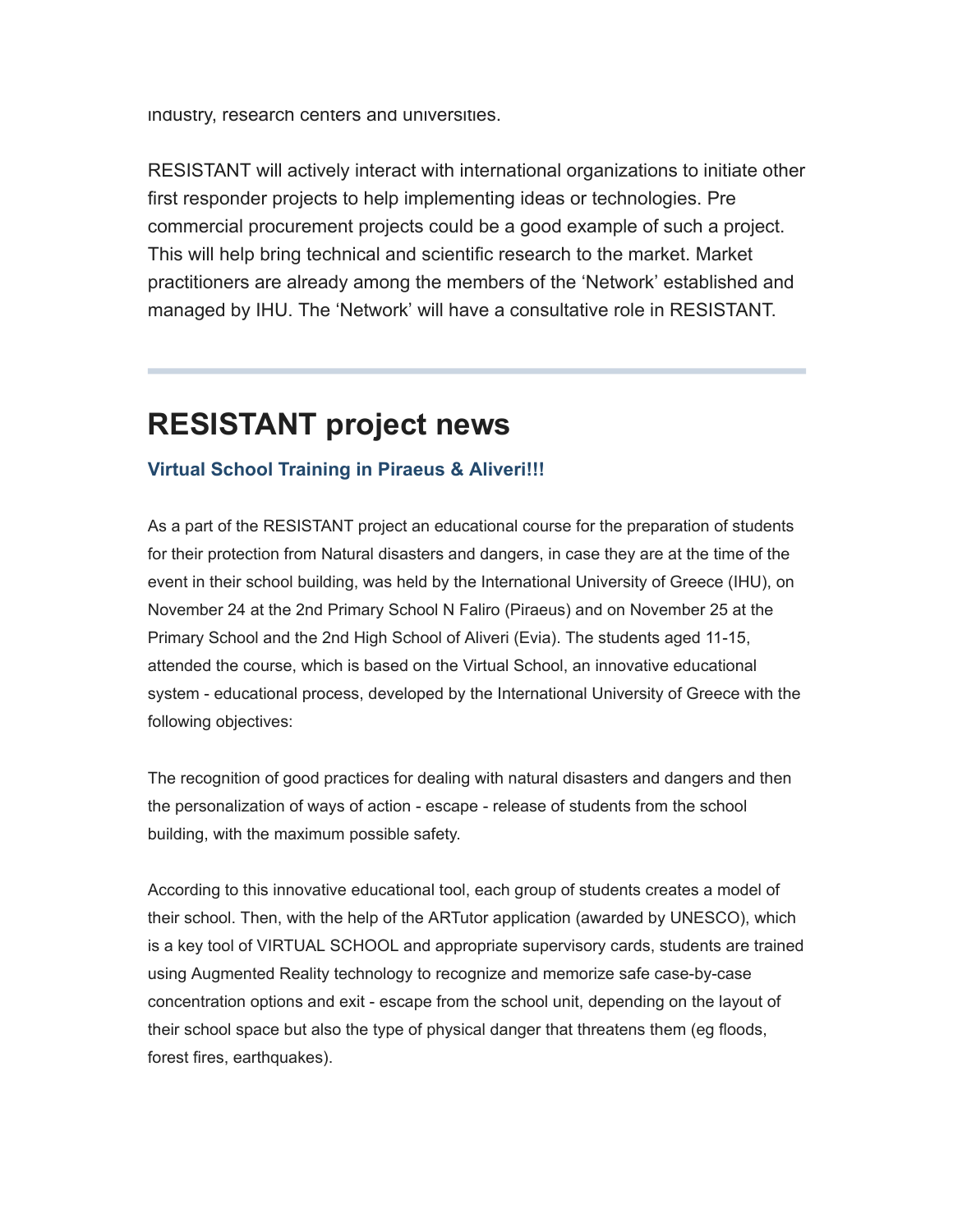

*Photos from the school training*

#### **Training Activity-COncORDE Presentation**

Within the RESISTANT project and in the context of the WP3 objectives, a training meeting for the COncORDE emergency platform was held on Wednesday 24.11.2021. Mr. Ioannis Karalis from Konnektable presented the use of the COncORDE emergency management platform for incident management. The purpose of the meeting was to train the participants on the use of the emergency platform.



**Initial planning conference for preparation of Full-Scale Exercise (FSE)**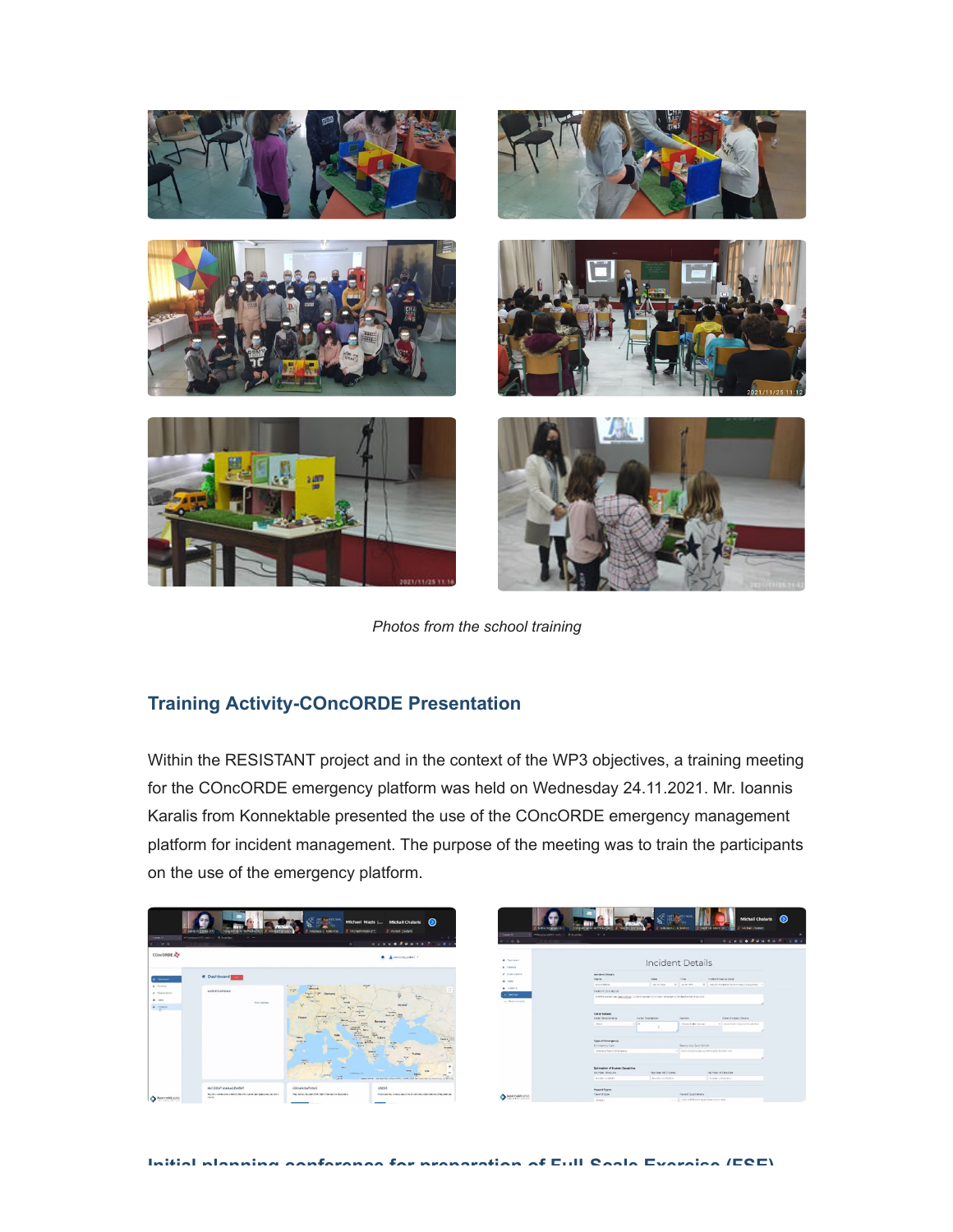case 3 activities, on Wednesday 24.11.2021 MAGMA organized Initial planning conference for preparation of Full-Scale Exercise (FSE). The aim of the initial planning conference was development draft scenario, define multi-disciplinary exercise planning team, agree the objectives for each area to be exercised, sketch out the main events of the exercise and associated timetables, determine the outside agencies to be involved, such as the media or voluntary agencies and list the facilities required for the exercise and confirm their availability. During this conference, the participants were trained by KTGR how to use COncORDE emergency management platform for incident management during the fullscale exercise.





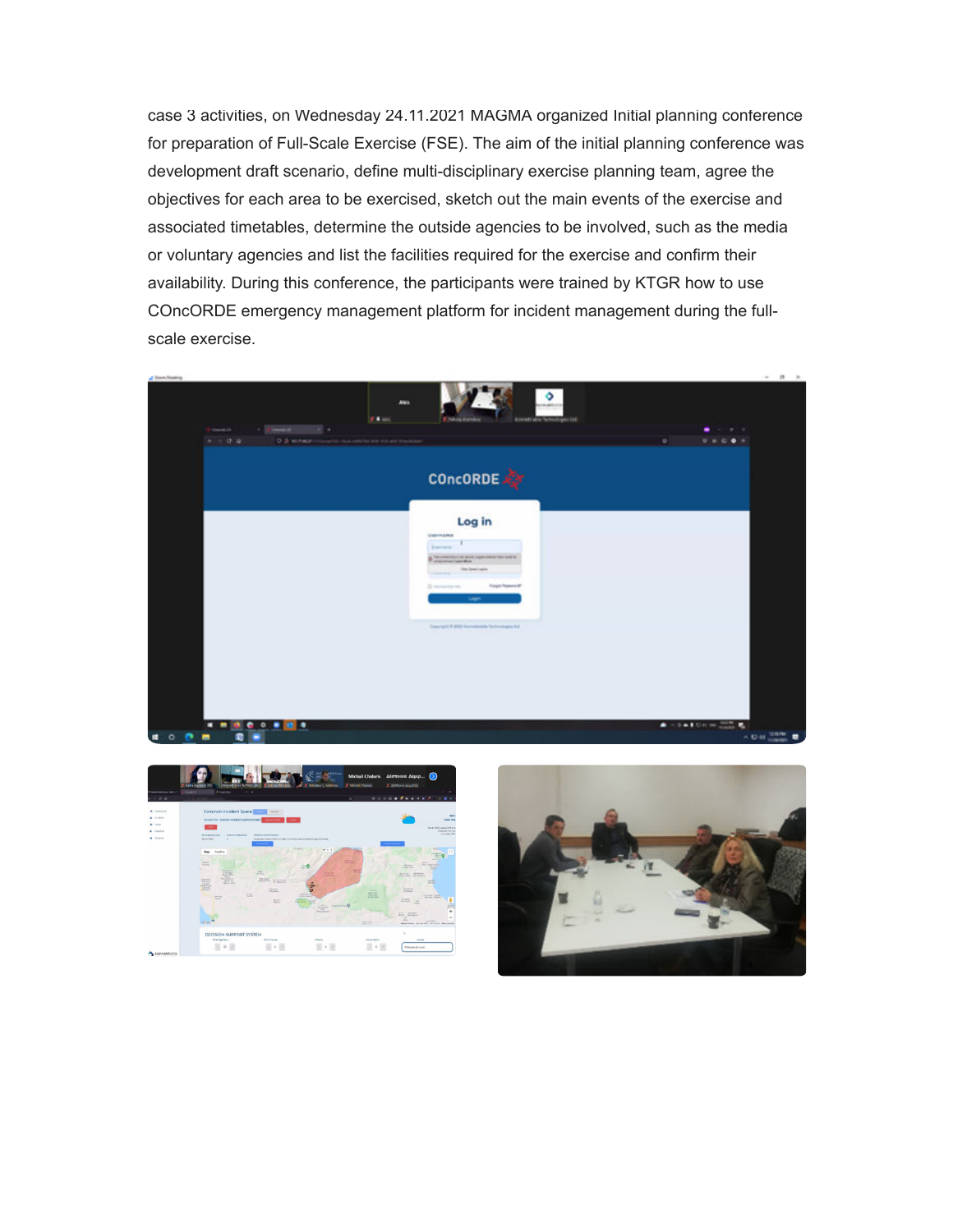



#### **Preparation of Tabletop Exercise (TTX)**

As a part of the RESISTANT project and in the context of the WP3 objectives and Use case 3 activities, CCMA organised a planning meeting with Rijeka firefighters where TTX scenario events were determined with associeted inputs for participants and initial idea how to test COncORDE platform during the exercise regarding the Civil Protection operational procedures and situational awareness capabilities as an added value to an existing solutions.



Prof. Michail Chalaris, a consortium member and team leader of WPs of RESISTANT, presented "Lessons Learnt from recent mega-disasters in Europe" revealing the role of RESISTANT as a European Crisis Training Platform at the International Conference on Integrative Disaster Risk Reduction Management that took part 10 – 11 November 2021 via Zoom and Facebook Live with the theme, "Heal the World, Make it a Better, Safer Place".

The conference was hosted by the Eastern Samar State University and brought together government officials, academicians, non–government personnel, environmentalists, and other stakeholders on dealing with the pernicious effects of climate change.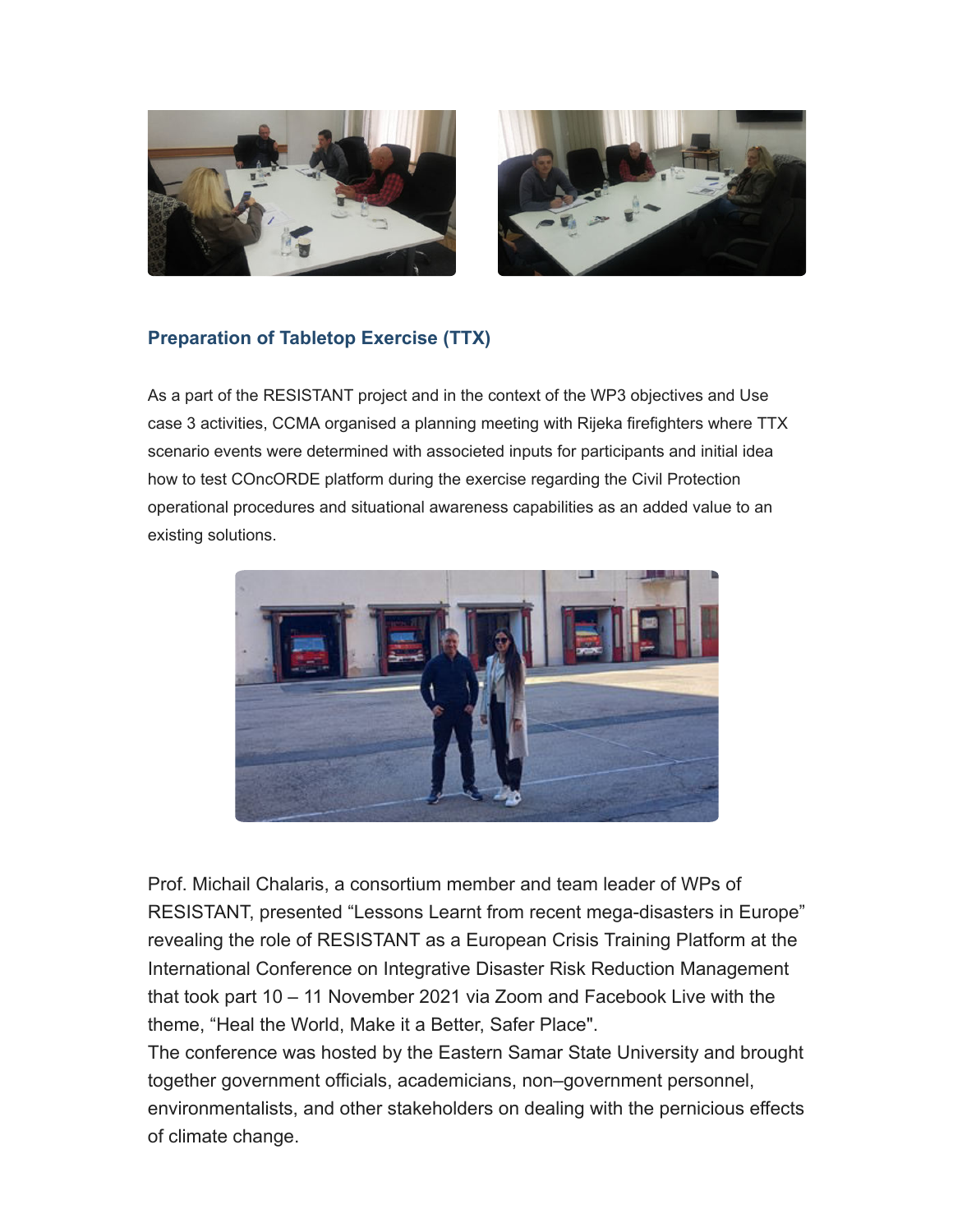

### **Events**

**RESISTANT** Consortium has found some events you may find interesting!

**Connect 2022 – Online Event 6th International Conference on Climate Change**  17th – 18th February 2022 [More info](https://climatechangeconferences.com/)

#### **International Conference on Planning and Challenges of Disaster Management**

#### Hybrid Event, 11,12 & 13 February 2022

The International Hellenic University is set to host the International Conference on Planning and Challenges of Disaster Management on 11 – 13 February 2022 via Zoom, Facebook Live and physical participation on the hall "SERAFIO DIMOU ATHINAION", Athens, Greece.

#### **Invitation to contribute a paper to SAFETY (CiteScore: 2.2) Special Issue "Management of Manmade Disasters"**

The open-access journal Safety (ISSN 2313-576X) is pleased to announce that we have launched a new Special Issue entitled "Management of Manmade Disasters". Prof. Chalaris serving as Guest Editor for this Special Issue. For more information on the issue. [More info](https://www.mdpi.com/journal/safety/special_issues/manmade_disasters)